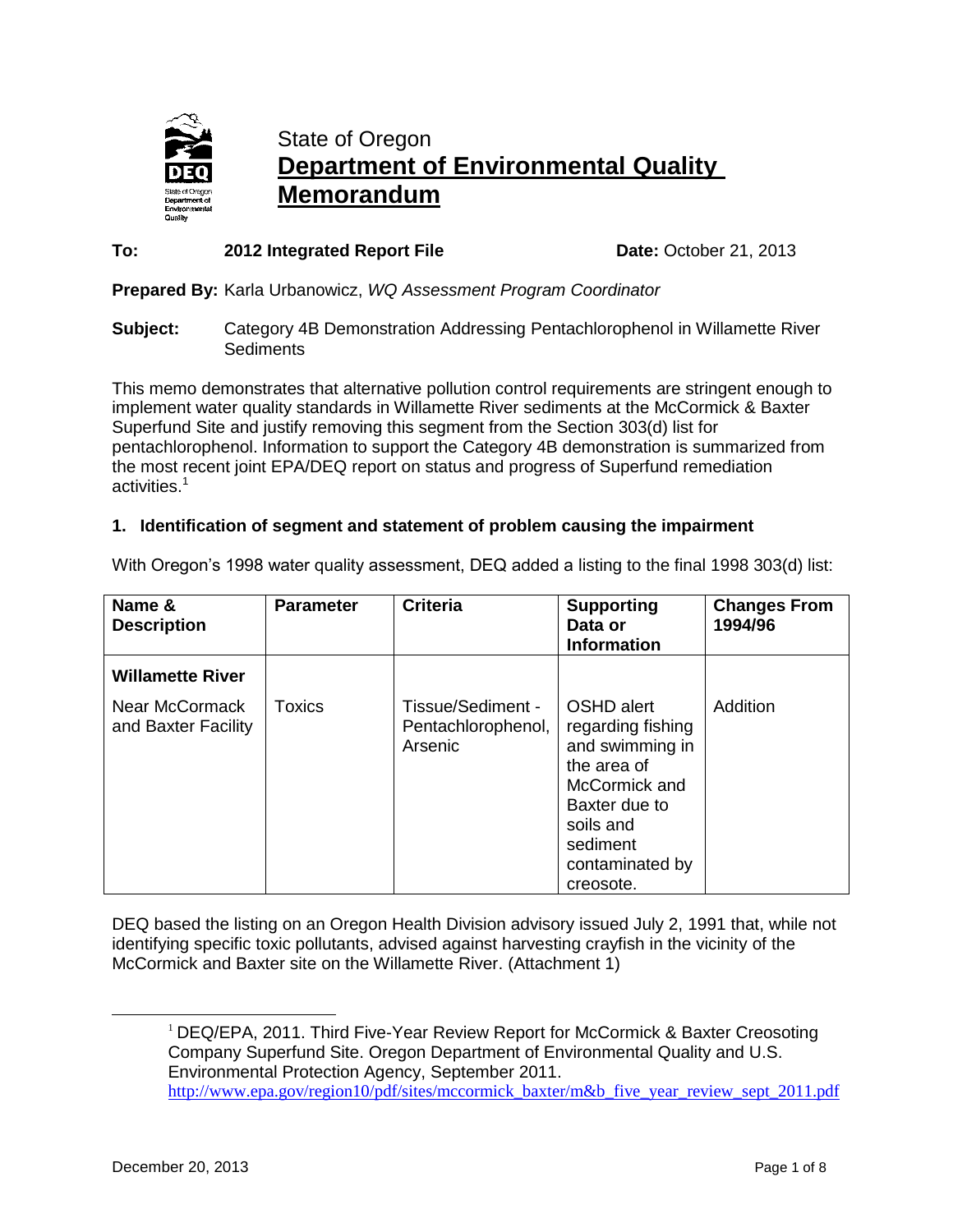| <b>Basin Name</b>         | Willamette              |
|---------------------------|-------------------------|
| <b>Subbasin</b>           | <b>Lower Willamette</b> |
| 4 <sup>th</sup> Field HUC | 17090012                |
| <b>Record ID</b>          | 6763                    |
| <b>Water Body</b>         | <b>Willamette River</b> |
| <b>LLID</b>               | 1227618456580           |
| <b>River Miles</b>        | 0 to 24.8               |
| <b>Segment Miles</b>      | 24.8                    |
| <b>Pollutant</b>          | Pentachlorophenol       |
|                           |                         |

The listed segment is identified on the current 2010 303(d) list as:

The McCormick and Baxter site is a former wood-treating facility on the east bank of the Willamette River in Portland, Oregon. Site inspections and investigations in the 1980's documented soil, groundwater, and sediment contamination at the property. DEQ began a Remedial Investigation and Feasibility Study in 1990. The site was added to the Superfund National Priority List in 1994. DEQ and EPA have completed the Superfund Remedial Investigation/Feasibility Study; issued the Record of Decision (ROD) on remedial actions for soil, groundwater, and sediment at the site; implemented and completed remedial actions in 2005; completed three Five-Year Reviews to determine whether the selected remedies at the site are protective of human health and the environment; and determined that the upland soil and inwater sediment remedies are Operational and Functional. An overview of the site history, remedial investigations, and remedial actions along with a complete reference list of reports documenting each phase of the process are contained in the Third Five-Year Review Report.

The Superfund site covers approximately 43 acres of land adjacent to the Willamette River and 23 acres of contaminated river sediments. Operations, spills, and waste disposal activities at the site resulted in soil, groundwater, and river sediment contamination. Contaminants detected at the site included polynuclear aromatic hydrocarbons (PAHs, comprising 85 percent of the creosote), pentachlorophenol (PCP), arsenic, chromium, copper, zinc, and dioxins/furans. Contaminant releases from three source areas on land impacted groundwater and sediments. The current site layout and features with Figures III-2 and III-3 of the Third Five-Year Review Report.

#### **2. Description of pollution controls and how they will achieve water quality standards**

The remedial actions taken at the site to control pollution are described in the Third Five-Year Review *IV. Remedial Actions* (Page 6 - 18). Remedial actions include:

- Removal, treatment or off-site disposal, and capping of remaining contaminated soils
- Groundwater and Nonaqueous Phase Liquids (NAPL) extraction and treatment
- Installation of a vertical impermeable subsurface barrier wall to contain NAPL migration
- Sediment capping
- Monitoring
- Institutional controls

#### As described in Third Five-Year Review Page 7:

The overall remedy is designed to function as an integrated containment system. The entire Site is capped; the combined upland capping extends to the riparian area along the shoreline where it meets the sediment cap. The capping works in conjunction with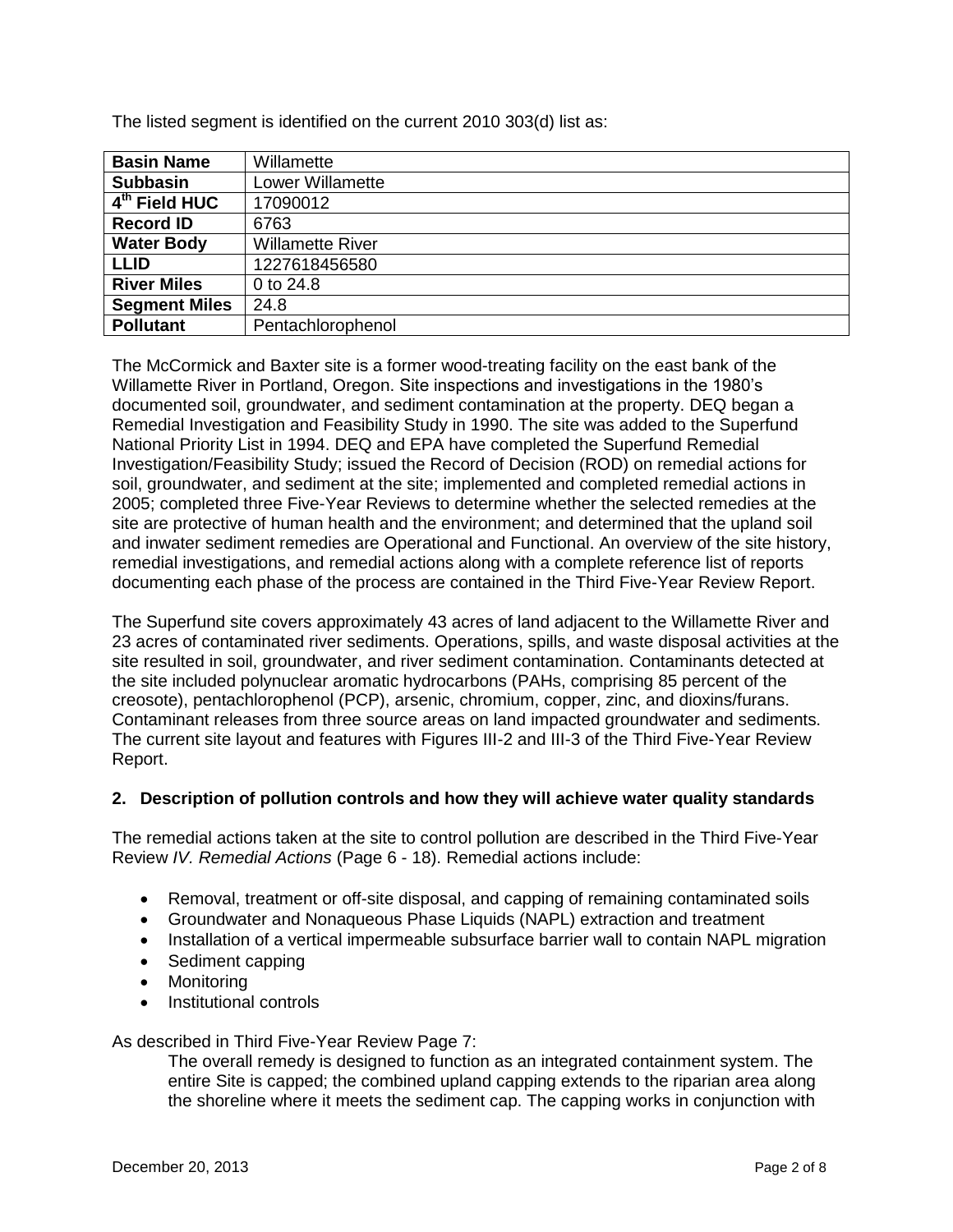the barrier wall, as a complementary system, to meet the Site Remedial Action Objectives (RAOs) and prevent contaminated groundwater from adversely impacting the Willamette River.

The remedy addressing the contaminated Willamette River sediments is designed to prevent human exposure under a recreational scenario from direct contact with contaminated sediment and to prevent exposure of benthic organisms to sediment contamination. The pollution controls include capping contaminated sediment to prevent human and benthic organism contact, and institutional controls to prohibit disturbing the sediments. The sediment cap covers approximately 23 acres and is constructed of 2 to 5 feet of sand and 600 tons of organophilic clay, overlain with geotextile fabric, and armored with articulated concrete block mats and rock riprap. The sediment cap was completed in 2005. Institutional controls include an easement from the Oregon Department of State Lands to prohibit anchoring and operation of nonrecreational vessels in the vicinity of the sediment cap, buoys marking navigational hazards, and a U.S. Coast Guard rule establishing a Regulated Navigational Area in and around the site sediment cap. All institutional controls were obtained and put in place by 2011.

The performance standards of the sediment cap were specified in the Operation and Maintenance Plan to maintain contaminant concentrations in sediments above the cap at levels below risk-based cleanup goals, and to minimize releases of contaminants from sediment into the Willamette River to below federal and state ambient water quality criteria (AWQC). The water quality criteria selected were those in effect at the time of the Record of Decision in 1996:

- Arsenic (III) 190 micrograms per liter ( $\mu q/L$ )
- Chromium (III)  $-210 \mu g/L$
- Copper  $12 \mu g/L$
- $\bullet$  Zinc 110 µg/L
- $\bullet$  PCP 13 µg/L
- Acenaphthene  $-520 \mu g/L$
- Fluoranthene  $-54 \mu g/L$
- Naphthalene  $620 \mu q/L$
- $\bullet$  Total cPAHs 0.031 µg/L
- Dioxins/furans 1x10-5 nanograms per liter (ng/L)

Water quality criteria have changed since that time. In 2007, DEQ and EPA added five criteria to include for reviewing performance of the sediment cap:

- Two AWQCs in effect at the time the ROD was issued
	- o 1996 criteria for chronic effects to aquatic life
	- o 1996 criteria for human health, based on fish consumption
- Two 2007 National Recommended Water Quality Criteria (NRWQCs)
	- o 2007 criteria for chronic effects to aquatic life
	- o 2007 criteria for human health (consumption of organisms)
- Current maximum contaminant levels (MCLs).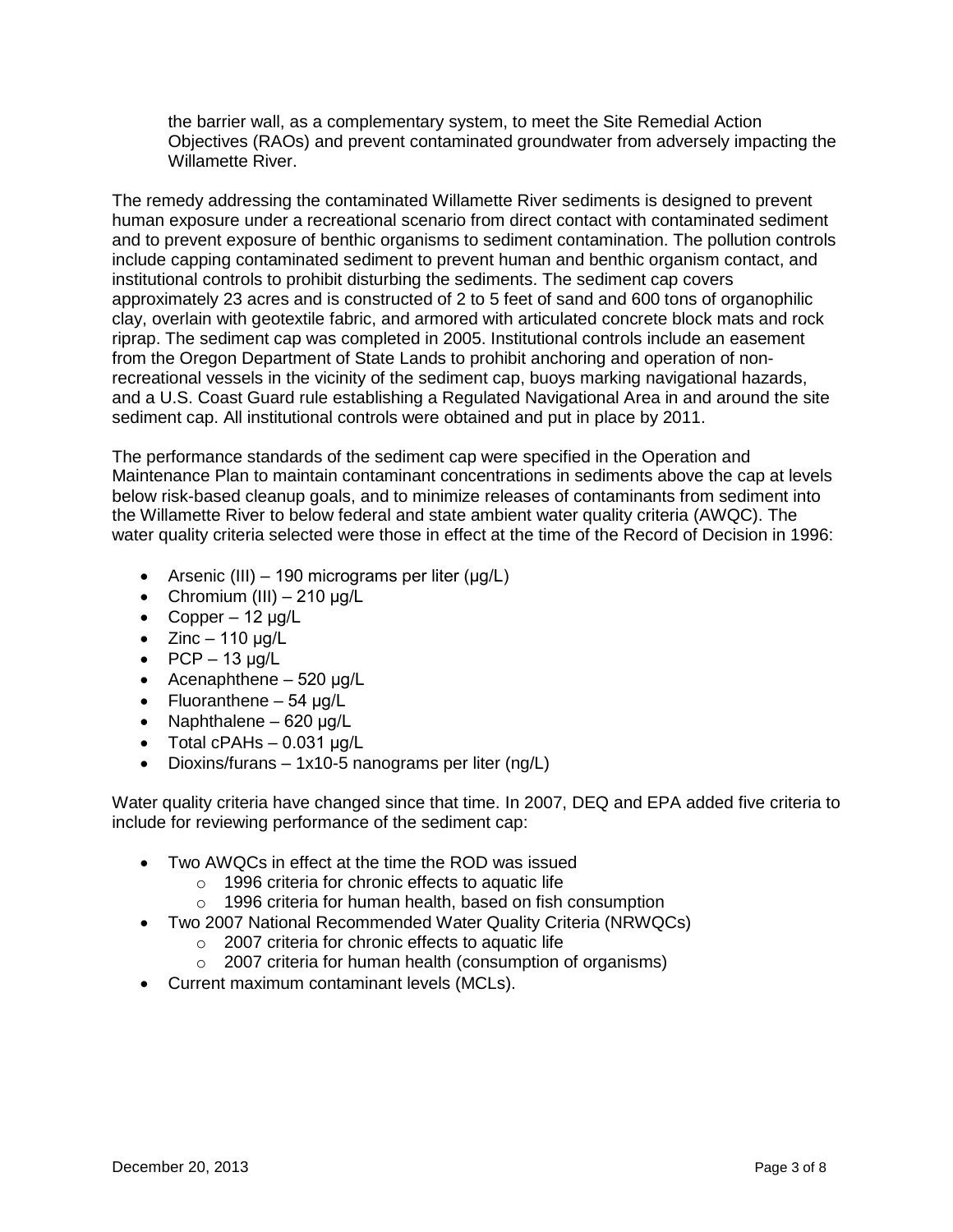The criteria are summarized in **Table IV-2: Sediment Cap Water Quality Comparison Criteria** in the Third Five-Year Review Report and include:

| <b>Site COCs</b>  |           | 1996<br>AWQC <sub>S1</sub>   |                                               | 2007<br><b>NRWQCS2</b>    |                                                       | 2007<br><b>NPDWRS3</b> | Summary                                                  |
|-------------------|-----------|------------------------------|-----------------------------------------------|---------------------------|-------------------------------------------------------|------------------------|----------------------------------------------------------|
|                   |           | Aquatic<br>Life<br>(chronic) | Human Health<br>(fish<br>consumption<br>only) | Aquatic Life<br>(chronic) | Human Health<br>(consumption)<br>of organism<br>only) | <b>MCLs</b>            | Minimum of<br>1996<br>and 2007<br>Comparison<br>Criteria |
| Pentachlorophenol | $\mu$ g/L | 13                           |                                               | 15                        |                                                       |                        |                                                          |

<sup>1</sup>AWQCs in effect in 1996, when the ROD was issued. <sup>2</sup>NRWQCs published as of August 15, 2007 are included for comparison. **Key:** AWQCs = Aquatic Water Quality Criteria COC = constituent of concern MCLs = Maximum Contaminant Levels μg/L = micrograms per liter NPDWRs = National Primary Drinking Water Regulations NRWQCs = National Recommended Water Quality Criteria ROD = Record of Decision

Oregon's current water quality standards (WQS) do not include numeric criteria for toxic pollutants in sediment or fish, but do include narrative criteria:

#### **Oregon Administrative Rules 340-041-0033 Toxic Substances**

...

(2) Toxic substances may not be introduced above natural background levels in waters of the state in amounts, concentrations, or combinations that may be harmful, may chemically change to harmful forms in the environment, or may accumulate in sediments or bioaccumulate in aquatic life or wildlife to levels that adversely affect public health, safety, or welfare or aquatic life, wildlife, or other designated beneficial uses.

...

(5) To establish permit or other regulatory limits for toxic substances for which criteria are not included in Tables 20, 33A, or 33B, the department may use the guidance values in Table 33C, public health advisories, and other published scientific literature. The department may also require or conduct bio-assessment studies to monitor the toxicity to aquatic life of complex effluents, other suspected discharges, or chemical substances without numeric criteria.

Most recently, revisions to Oregon's human health numeric criteria for surface water in OAR 340-041-0033 Table 40 were approved by EPA in 2011 and updated aquatic life numeric criteria were approved in 2013. The current Oregon numeric criteria for PCP are:

| <b>Human Health Criteria</b>                    |      | <b>Aquatic Life Criteria</b>                                                                                                                                                                   |
|-------------------------------------------------|------|------------------------------------------------------------------------------------------------------------------------------------------------------------------------------------------------|
| Organism Only (µg/L)<br>Water + Organism (µg/L) |      | <b>Freshwater</b>                                                                                                                                                                              |
|                                                 |      | <b>Chronic (CCC) and Acute (CMC)</b>                                                                                                                                                           |
| 0.15                                            | 0.30 | Freshwater aquatic life values for<br>pentachlorophenol are expressed as<br>a function of pH, and are calculated<br>as follows: $CMC = (exp(1.005(pH)) -$<br>4.869); CCC=exp(1.005(pH)-5.134). |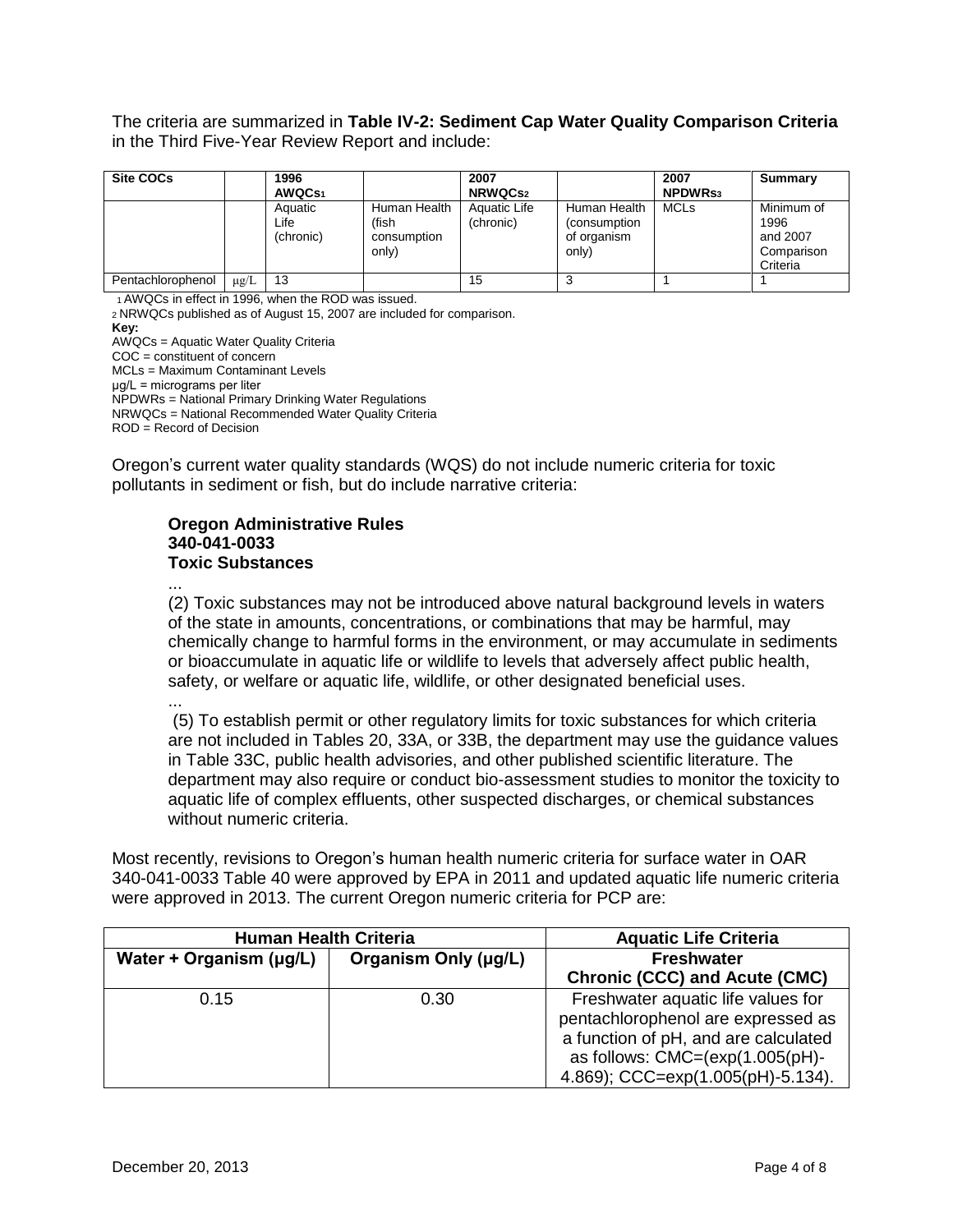With the preparation of the next Five-Year Review due in 2016, DEQ and EPA will review and incorporate updated ambient water quality criteria into the review process to compare to sediment cap water samples that will be collected in 2015.

The pollution controls in effect for the McCormick & Baxter Superfund Site meet Oregon's narrative and numeric water quality standards. The combination of sediment cap and institutional controls contain, control, and prevent future releases of contaminants into the sediments in the Willamette River and protect beneficial uses. The target for performance of the sediment cap includes preventing contamination moving into sediments and water in the Willamette River and protecting the designated beneficial uses.

#### **3. An estimate of the time when water quality standards will be met**

Remedial actions at the McCormick & Baxter Superfund Site have been implemented and completed. The Third Five-Year Review Report has found (Page ii):

Sediment Operable Unit: The remedy for the sediment OU is protective of human health and the environment because the remedy required by the ROD has been implemented, and is working as intended.

An assessment of contaminants in crayfish at the site was done after installation of the sediment cap. The purpose was to "provide the Oregon Department of Human Services (DHS) with data to reevaluate a health advisory in effect since July 2, 1991, for commercial harvesting of crayfish in the Willamette River near the Site." (page 38, Third Fiver-Year Review Report). The results showed contaminant concentration in crayfish have declined. Based on the assessment report, DHS removed the health advisory on February 25, 2010. (Attachment 2)

At this time, Oregon water quality standards protecting beneficial uses of the Willamette River in the vicinity of the site have been met. Continued operation, maintenance, and monitoring will be reviewed every five years to confirm the sediment remedy continues to work as intended. The next Five-Year Review will be conducted before October 1, 2016.

#### **4. Schedule for implementing pollution controls**

Remedial actions at the McCormick & Baxter Superfund Site have been implemented and completed.

#### **5. Monitoring plan to track effectiveness of pollution control**

Monitoring at the site is done according to the draft 2013 Operation and Maintenance Plan. A final 2013 Operation and Maintenance Plan will be completed in December 2013.

Monitoring necessary to demonstrate the sediment cap is protective will be conducted prior to each Five-Year Review, per the 2013 Operation and Maintenance Plan. A Five-Year Review Reports is required every 5 years in perpetuity per CERCLA requirements. DEQ's draft 2013 Operation and Maintenance Plan includes representative sampling of surface water and sediment cap interarmor water in 2015 and 2020. For each event, the sampling results will be compared to applicable federal or state Human Health and Chronic Aquatic Life Ambient Water Quality Criteria in effect on the sampling date.

#### **6. Commitment to revise pollution controls as necessary**

The remedy at the Site requires continuing Five-Year Reviews. Each review will evaluate the protectiveness of each part of the remedy including the sediment cap and institutional controls related to the cap. Recommendations for follow-up action will be made as needed to assure the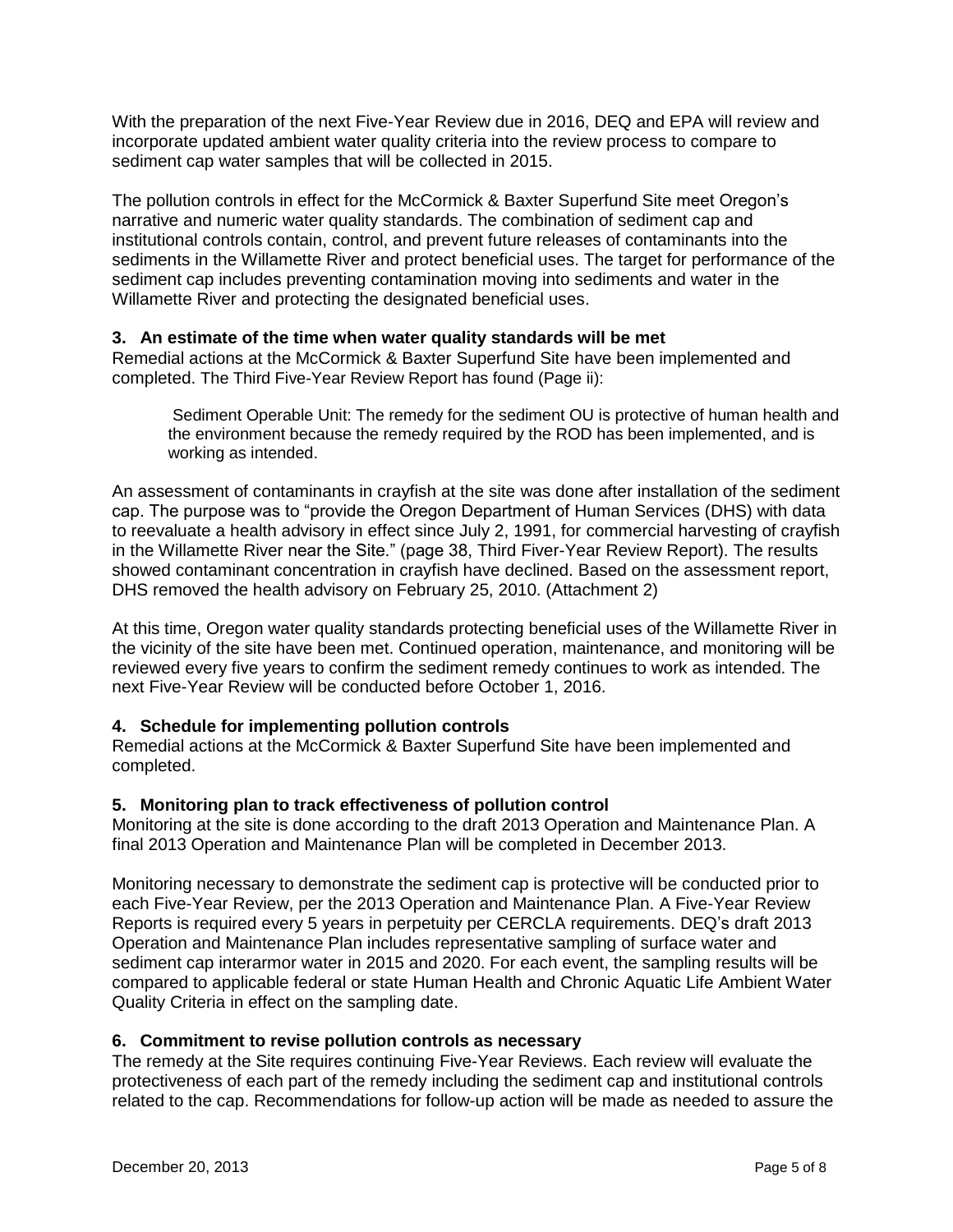continuing protectiveness of the remedy.

DEQ assumed full operation and monitoring responsibility for the sediment cap on September 25, 2013. DEQ also has financial responsibility to administer the final 2013 Operation and Maintenance Plan to ensure that the sediment cap remedy continues to be protective over time.

#### **Conclusions**

This demonstration documents that other pollution control requirements at the McCormick & Baxter Superfund Site are sufficient to achieve water quality standards in the Willamette River sediments in the vicinity of the site. With Oregon's 2012 Integrated Report, Record 6763 Willamette River LLID 1227618456580 River Miles 0 to 24.8 Pentachlorophenol will be de-listed from **Category 5: Water Quality Limited and requires a TMDL, 303(d) list** and moved to **Category 4b: Water Quality Limited but a TMDL is not required because other pollution requirements will achieve water quality standards**.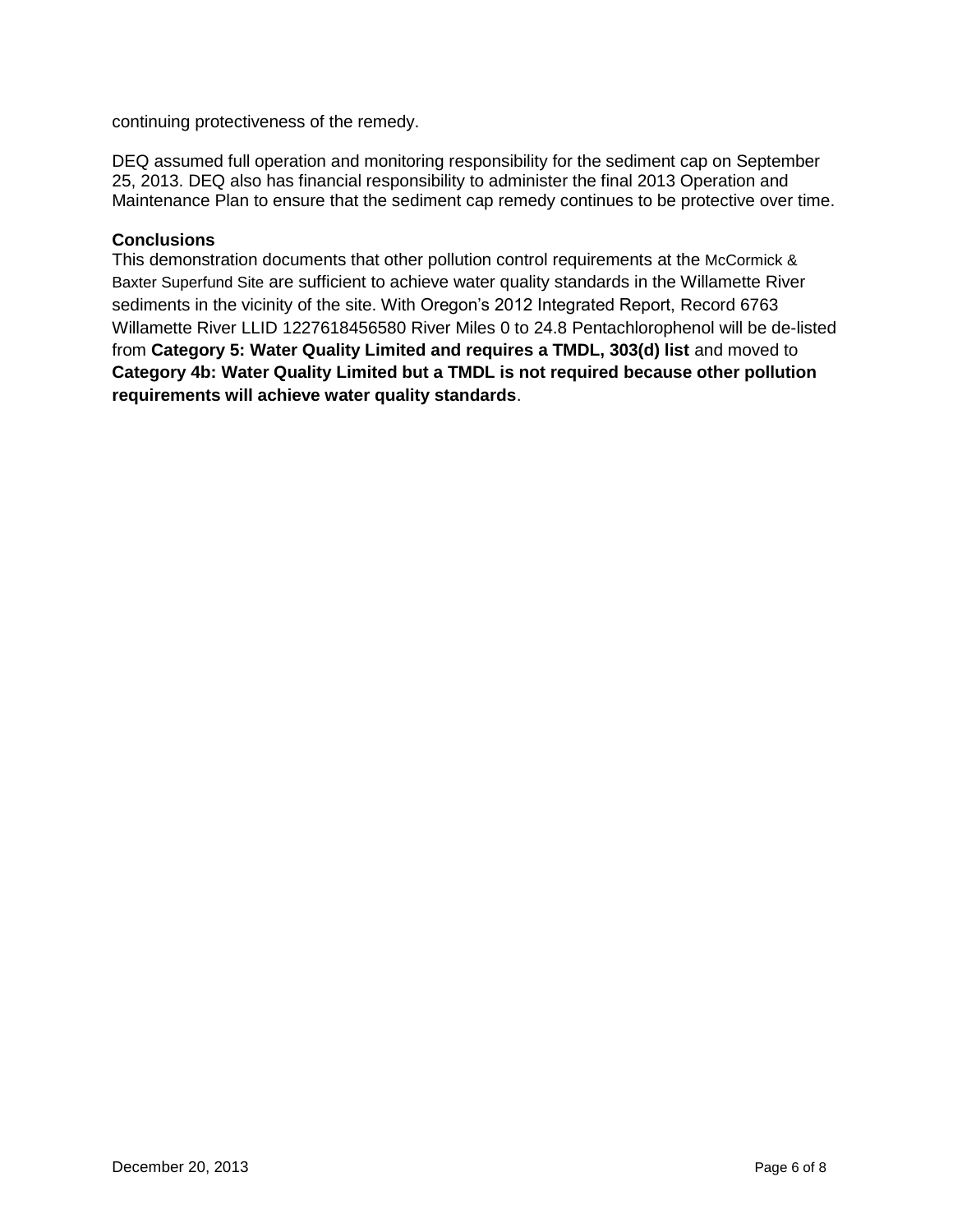#### **Attachment 1**

**[http://public.health.oregon.gov/HealthyEnvironments/EnvironmentalExposures/ToxicSub](http://public.health.oregon.gov/HealthyEnvironments/EnvironmentalExposures/ToxicSubstances/Documents/mccormick_baxter_07_02_91.pdf) [stances/Documents/mccormick\\_baxter\\_07\\_02\\_91.pdf](http://public.health.oregon.gov/HealthyEnvironments/EnvironmentalExposures/ToxicSubstances/Documents/mccormick_baxter_07_02_91.pdf)**

| (503)                       | 229-5022           |
|-----------------------------|--------------------|
|                             |                    |
|                             | FAX (503) 229-6462 |
| TDD-Nonvoice (503) 229-5497 |                    |

| <b><i><u>Jregon</u></i></b> |
|-----------------------------|
|                             |

DEPARTMENT OF **HUMAN RESOURCES** 

| <b>DATE:</b> | July 2, 1991                                                                                                                                   | Health Division |
|--------------|------------------------------------------------------------------------------------------------------------------------------------------------|-----------------|
| TO:          | All Oregon Fish and Wildlife Department licensees holding<br>commercial crayfish harvesters licenses and harvesting on the<br>Willamette River |                 |
| FROM:        | Oregon Fish and Wildlife Department and Oregon Health Division                                                                                 |                 |

#### Dear Licensee:

The Oregon Health Division is cooperating with the Department of Environmental Quality in assessing the environmental impact of chemicals used at the McCormick and Baxter Creosoting Company plant located on the east bank of the Willamette River about one mile upstream from the St. Johns Bridge. Visual observations and limited testing of sediment from the river in the immediate area of the plant have shown that toxic materials have reached the river. Over the next year, the Health Division and DEQ will be performing additional tests of water, sediment and organisms from the area to determine the extent and seriousness of the contamination.

The testing done so far suggests that fish, crayfish and other organisms caught near the plant may be unsafe for food.

Until further notice, you are advised not to harvest crayfish within a radius of 1000 feet of the Burlington Northern Railroad bridge footing on the east bank of the Willamette River.

The Health Division, Department of Environmental Quality, and Fish and Wildlife Department have arranged for the posting of warning signs and have issued limited media notifications to alert sport fishermen and local recreational users of this area.

If you would like to discuss this request, details of the advisory, or the assessment in general, feel free to call Ken Kauffman (229-5022) or Dr. Roseanne Lorenzana BARBARA ROBERTS Governor  $(229-5502)$ .



1400 SW 5th Avenue Portland, OR 97201 (503) 229-5599 Emergency (503) 252-7978 TDD Emergency

24-26 (Rev. 1-91)

 $mr$